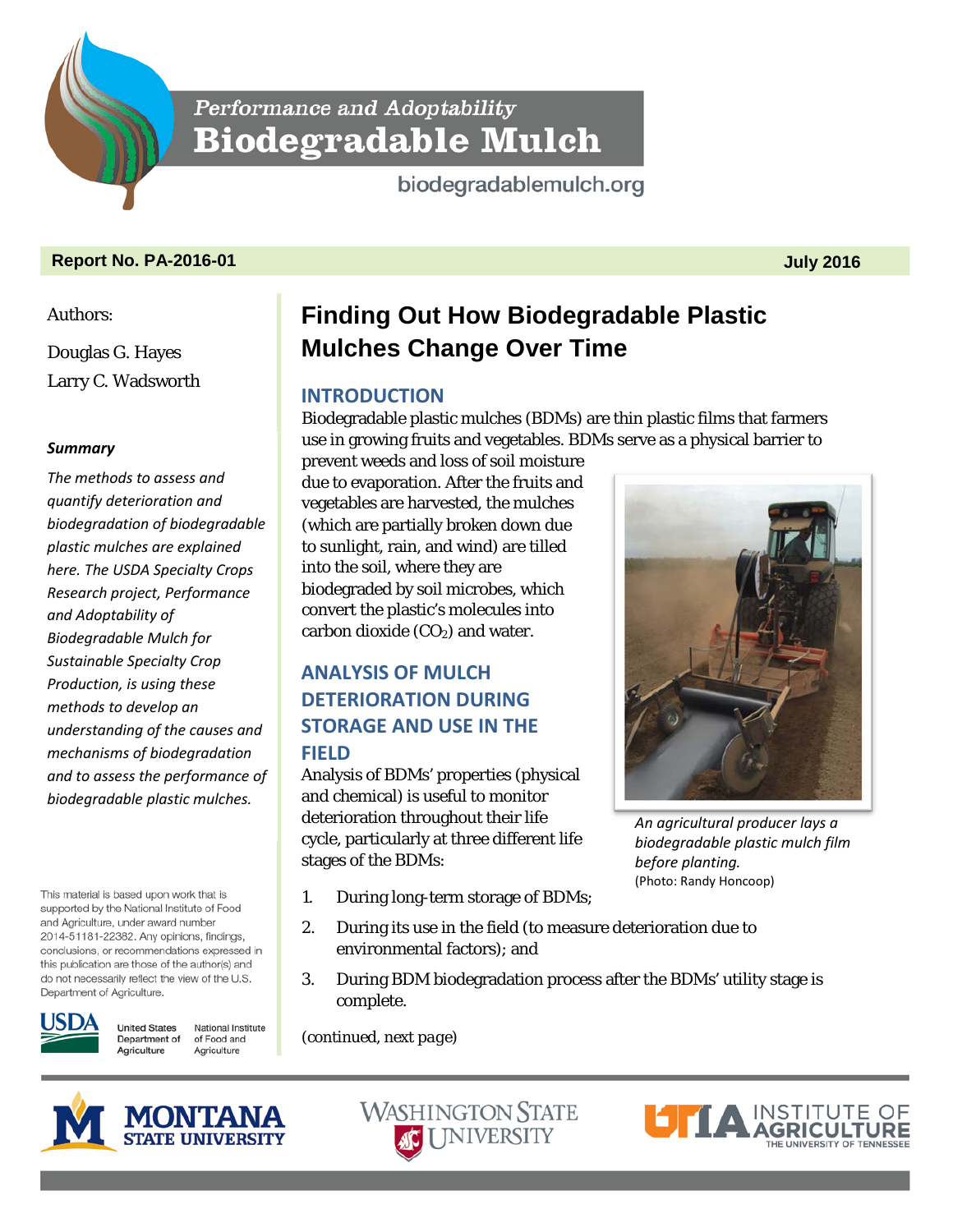The first assessment is needed to ensure the structural integrity of the BDMs during long-term storage. To prevent deterioration, BDMs should be stored indoors at ~22oC, at low relative humidity, and covered with dark colored plastic bags to prevent exposure to light. The second assessment is to determine whether and how sunlight, wind, rain, and/or other events occurring in the field promote deterioration of the BDMs, since field breakdown can have a direct impact on the biodegradation process. The third assessment is important to better understand the underlying events that occur during BDMs' biodegradation in the soil or under composting conditions.

Common physical, visual, and chemical analyses of BDM deterioration are listed in Table 1 (see following page). To assess deterioration during storage or field use, physical and visual methods will be the most relevant. Physical tests quantify the extent of change in the mechanical strength of the BDMs using standardized tests. Tensile strength (a measurement of the force required to break the

BDMs when pulled from both ends) and percent elongation at failure (increase in length of BDM after it is pulled to its maximum amount) are the most useful physical measurements, providing direct and quantifiable data that reflect the weakening and embrittlement of the mulch. The two are measured using specialized tensile strength testers, which are governed using standardized testing procedures. For the two measurements, it is important that the BDM samples used for the test be structurally intact (without holes or tears), and free of soil particles. A procedure has been developed for cleaning BDM samples through careful brushing with a soft bristle brush. It is important that the samples be carefully cut into rectangular pieces, with the lengthwise direction of the samples oriented with the "machine direction" of the BDMs, referring to the direction the BDM rolls are produced and laid in the field.



*Before being subjected to the tensile strength assessment, the biodegradable plastic mulch samples retrieved from the field test site are cleaned through careful brushing with a soft bristle brush.*

#### **ANALYSIS OF MULCH DETERIORATION DURING BIODEGRADATION IN THE SOIL**

Monitoring of biodegradation under controlled laboratory settings and in the field requires different types of analyses. Laboratory experiments are used to better understand the biodegradation process and the impact of specific environmental parameters or variables such as BDM chemical composition or thickness. The laboratory experiments are frequently conducted in closed vessels under controlled conditions (e.g., temperature or soil moisture). Such a configuration enables biodegradation to be directly measured through quantifying the release of CO2, using a gas sensor or chemical titration method. CO2 is one of the final breakdown products when microbes 'digest' the BDMs.

Because measuring CO2 production in the field is not practical, other methods to assess degradation are needed. Visual assessments are a primary means of monitoring deterioration outside of a laboratory. Several of the physical and visual approaches listed in Table 1, such as the loss of tensile strength and/or % elongation, are also useful assessments for field-based studies, if testing facilities and expertise are available. In addition, weight loss (decrease of mass per unit area), decrease of thickness, and decrease of area (by analyzing digital photographs of BDM fragments) can be used for the same purpose, if the BDM samples are thoroughly and carefully cleaned. The disappearance of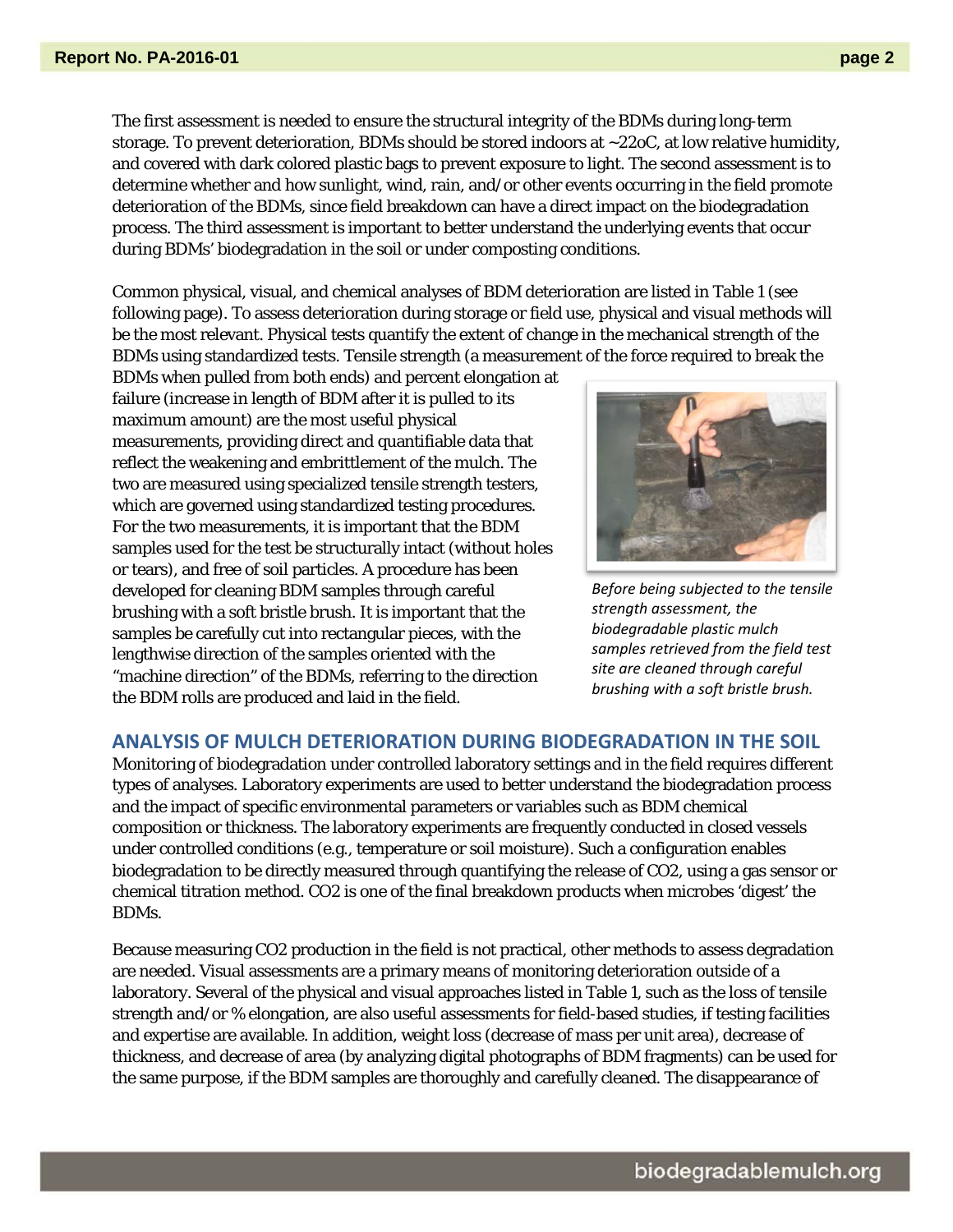*Table 1. Physicochemical analyses employed to evaluate degradation and deterioration of BDMs during the three BDM life stages.*

|                                    | <b>BDM Life</b> |                                                              |
|------------------------------------|-----------------|--------------------------------------------------------------|
| <b>Analysis</b>                    | <b>Stages</b>   | <b>Comments</b>                                              |
| <b>Physical / Mechanical</b><br>А. |                 |                                                              |
| Tensile Strength; elongation       | $1 - 3$         | Detects physical strength and brittleness                    |
| at failure                         |                 |                                                              |
| Weight loss                        | 3               | Mulches must be cleaned of soil                              |
| Thickness                          | 3               | Several different standardized methods can be used           |
| <b>Visual</b><br>В.                |                 |                                                              |
| Photography                        | $1 - 3$         | The same BDM sample is photographed over time, using         |
|                                    |                 | comparable photographic conditions                           |
| Colorimetry                        | 1,2             | Detects the bleaching of colored pigments due to sunlight    |
| Macroscopic deterioration          | $\overline{2}$  | Percent visual deterioration (PVD) or percent soil exposure  |
|                                    |                 | (PSE) are quantified in 5% increments from 0% (completely    |
|                                    |                 | intact) to 100% (completely deteriorated)                    |
| Decrease of area                   | 3               | BDM fragments are collected and then photographed; area      |
|                                    |                 | is determined through imaging software after the             |
|                                    |                 | photograph is digitized                                      |
| Scanning electron and laser        | $1 - 3$         | Detection of degradation on the microscopic level;           |
| confocal microscopies              |                 | detection of adsorbed soil and microorganisms                |
| <b>Chemical</b><br>C.              |                 |                                                              |
| <b>Fourier Transform Infrared</b>  | $1 - 3$         | Changes in chemical bonding, due to photochemical            |
| (FTIR) Spectrometry                |                 | reactions, hydrolysis of ester bonds, etc.                   |
| Molecular weight analysis          | 3               | Gel permeation chromatography (GPC), viscometry, mass        |
|                                    |                 | spectroscopy; measures depolymerization                      |
| Thermal properties                 | $1 - 3$         | Differential scanning calorimetry (DSC); quantifies          |
|                                    |                 | depolymerization and changes in crystallinity; requires      |
|                                    |                 | knowledge of polymeric constituents                          |
| Nuclear magnetic resonance         | $1 - 3$         | Detects changes in relative amounts of biopolymeric          |
| (NMR)                              |                 | constituents; requires knowledge of constituents             |
| Ash content (or elemental or       | $1 - 3$         | Detects relative amounts of inorganic and organic            |
| thermogravimetric analysis)        |                 | constituents                                                 |
| Radiocarbon analysis               | 3               | Detects relative difference in polymeric constituents due to |
|                                    |                 | differences in their carbon isotope profile                  |

 $*$  1 = long-term storage; 2 = use in the field (e.g., weathering); and 3 = after use is complete.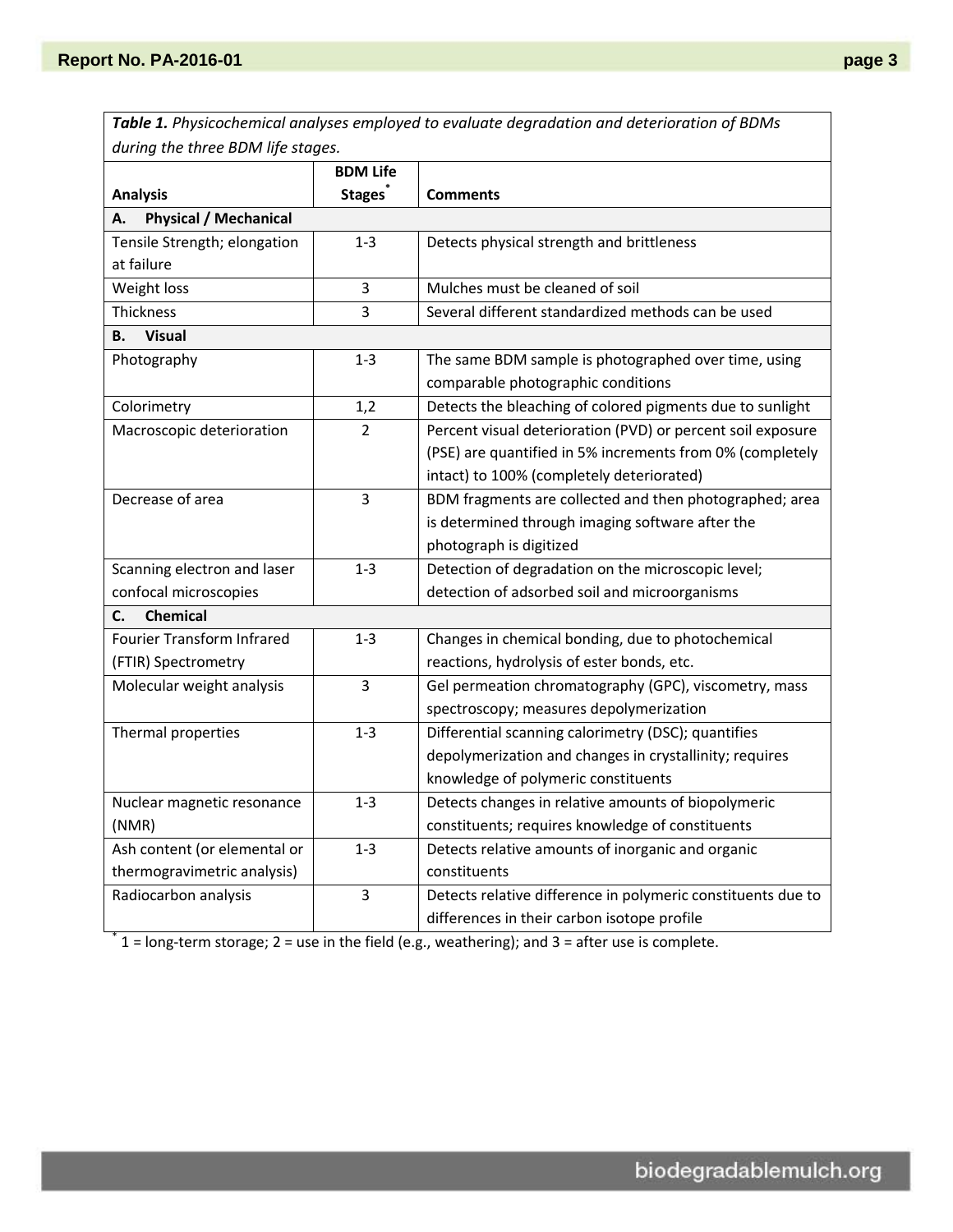

*A research assistant affixes the biodegradable mulch sample to the clasps of the tensile strength analyzer. The tests are governed by standardized testing procedures.*

polymeric constituents from BDMs can be monitored through elemental analysis and measuring ash content. The latter measurement involves subjecting the BDM to a high temperature, so that the BDM's polymeric and organic constituents are removed, and what remains are inorganic molecules such as salts. The loss of mass during the high temperature treatment is used to assess the amount of polymeric and other organic constituents through a mass balance calculation.

Changes in physical and chemical properties of the BDMs serve as complementary information to CO2 production data and visual assessments, providing a deeper understanding of the biodegradation process. For instance, previous research (Dharmalingam et al., 2016) suggests that the biodegradation process involves two major stages: an initial stage during which the structure of BDMs is "opened up" (observed by a decrease of

tensile strength) concurrent with colonization by microbes in the vicinity of the BDMs, followed by a slow and steady 'using up' of the plastic by microorganisms (second stage).

The second stage of biodegradation is best studied using chemical analyses of the BDMs, particularly when the BDMs' chemical composition is known. The simplest and most universal chemical test is to determine the decrease in average molecular weight of the polymers ("depolymerization"). Molecular weight, which relates to the length of the molecular chains, decreases steadily during the second stage. This change reflects the activity of microorganisms at the ends of the polymer chains. Gel permeation chromatography (GPC) is the most commonly used approach to determine molecular weight. Another common approach is to measure intrinsic viscosity, a measure of the polymer's contribution to the viscosity of a polymer-organic solvent solution, which is determined by comparing viscosity measurements at several different polymer concentrations. The intrinsic viscosity is directly related to the molecular weight through a power-law relationship known as the Mark-Houwink equation. However, a limitation of GPC and viscosity is that the analyses apply only to BDM components that dissolve in the solvent (e.g., chloroform or tetrahydrofuran). Fortunately, many of the polyesters commonly encountered in BDMs, such as polybutylene adipate terephthalate (PBAT), polylactic acid (PLA), and polyhydroxybutyrate (PHB) dissolve in commonly used solvents; however, other common BDM constituents such as starches do not.

Other methods that measure changes in chemical properties of BDMs during biodegradation require prior knowledge of the composition of the BDMs. Thermal properties of polymers are measured via differential scanning calorimetry (DSC), a method that measures the difference in the amount of heat required to increase the temperature of a BDM relative to the heat required to increase a reference material to the same temperature, at several different temperatures. The resultant DSC "thermogram" (heat vs. temperature) provides information on phase transitions for polymers, enabling calculation of the amount of crystallinity, for instance. Crystallinity is important for understanding the first stage of biodegradation, since microbes preferably utilize regions of lower crystallinity as carbon sources during their establishment. Changes in relative amounts of polymeric constituents during biodegradation are monitored via FTIR, nuclear magnetic resonance (NMR) spectroscopy and radiocarbon analysis. NMR is a common chemistry spectroscopic method that